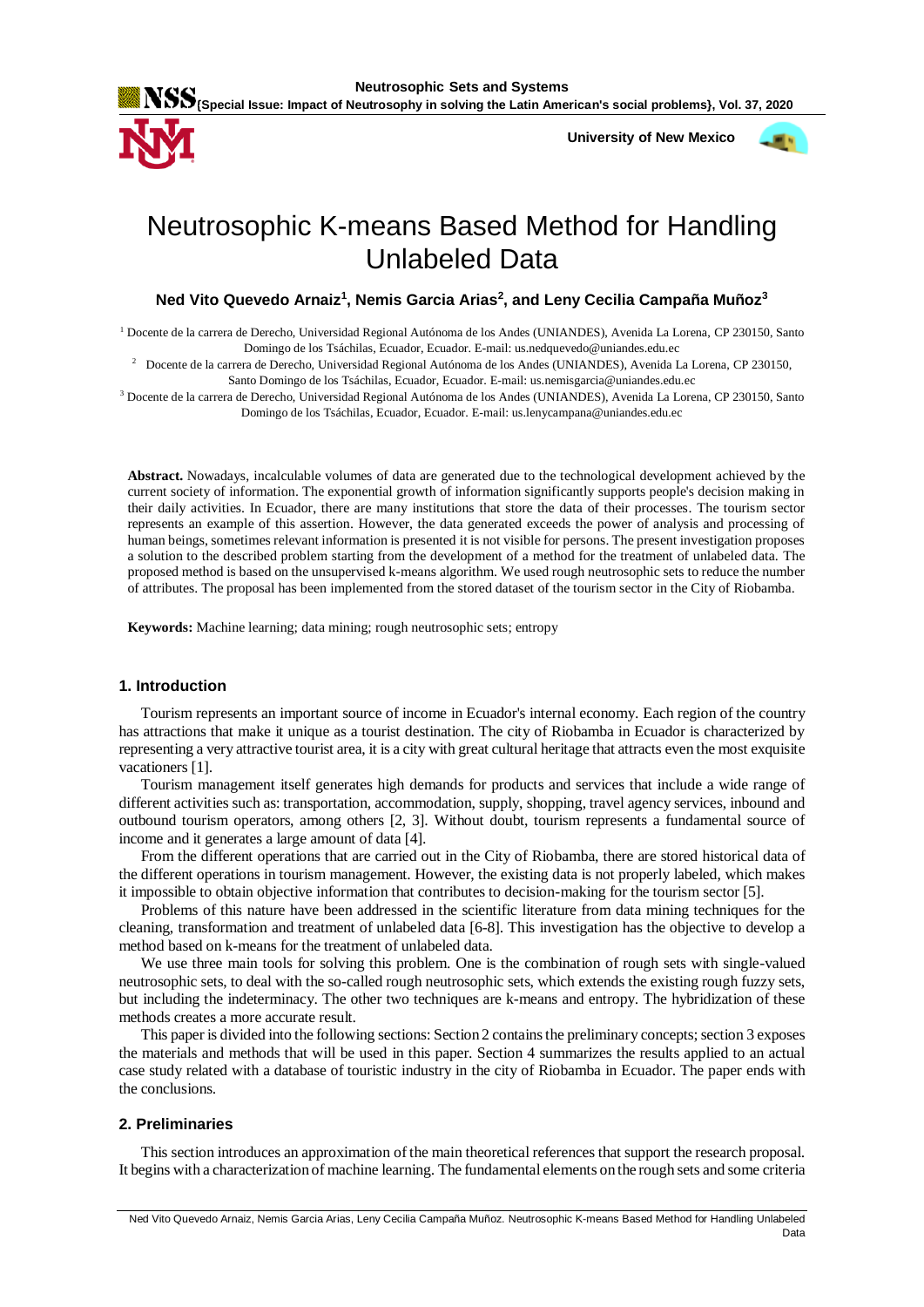for comparing k-means algorithms are presented. The section continues with the significant elements associated with entropy and information. Finally, the used k-means algorithm is described.

# **2.1 Machine learning**

Machine learning introduces a new paradigm that refers to the study of computational algorithms that automatically incorporate experiences to improve its operation [\[9,](#page-6-6) [10\]](#page-6-7). Machine learning systems simulate the processes that humans perform when they are executing a task.

A machine learning process needs to train a model by applying learning techniques. For the training process, the data that the machine will use to learn this procedure are provided [\[11-13\]](#page-6-8). This type of learning has been used in data mining applications with the aim of discovering rules and patterns in large data sets and filtering information [\[14,](#page-6-9) [15\]](#page-6-10).

The classification of machine learning techniques can be divided into:

- Supervised or predictive learning: where the objective is to learn to map from X inputs to Y outputs, given a labeled set of N input-output pairs; this set is called Training set.
- Unsupervised or descriptive learning: aims to find interesting patterns in the N entries.
- Reinforcement of learning: it is used to know how it acts or behaves when certain occasional signs of reward or punishment are given.

# **2.2 Rough sets**

Rough sets (RS) are based on the assumption that each object x in the universe of discourse U has associated certain information that represents data and knowledge [\[16\]](#page-6-11). It is expressed through attributes that describe the object. Among the advantages of RS for data analysis are [\[17-19\]](#page-6-12):

- It is based on the original data and does not require external information, so there is no need to make any assumptions about the data.
- It allows the analysis of qualitative and quantitative traits.

Then a rough set is formalized as follows:

**Definition 1**. Let U be a finite universe. Let R be an equivalence relation defined in U, which partitions U. (U, R) is a collection of all equivalence classes, called the *approximation space*. Let  $w_1, w_2w_3, \dots, w_n$  elements of the approximation space (U, R). This connection is known as the *knowledge base* [\[20\]](#page-6-13). Then, for any subset B of U, the *upper approximation*  $\overline{B}$  and the *lower approximation* B are defined as [\[21,](#page-6-14) [22\]](#page-6-15):

The ordered pair  $(\overline{B}, B)$  is called an *approximate set* and its elements are defined as follows:

The *lower approximation* of the set X with respect to R is defined in Equation 1:

 $\underline{B}(X) = U_{x \in U} \{R(X): R(X) \subseteq X\}$  (1) The *upper approximation* of the set X with respect to R is defined in the following form:  $\overline{B}(X) = U_{x \in U} \{R(X): R(X) \cap X \neq \emptyset\}$  (2)

And it also has:

 $POS(B) = B$ : It is certainly a member of X.

 $NEG(B) = U \setminus \overline{B}$ : It is certainly not a member of X.

 $BR(B) = \overline{B} \setminus B$ : It is possibly a member of X.

Where:

POS(B) refers to the positive region of B,

NEG(B) refers to the negative region of B,

BR(B) refers to the border region of B.

An *approximate set* can be defined by neutrosophic numbers. Neutrosophic logic is a general framework for unifying many existing logics. Generalize fuzzy logic (especially fuzzy intuitionist logic). In 1995, Florentin Smarandache extended Paradoxism (based on opposites) to a new branch of philosophy called Neutrosophy (based on opposites and their neutral), that gave birth to many areas of application [\[23,](#page-6-16) [24\]](#page-6-17). The important idea of NL is to characterize each logical statement in a neutrosophic 3 dimensional [0, 1]<sup>3</sup>-space, where each dimension of the space represents the truth (T) respectively, the falsehood (F), and indeterminacy (I) of the proposition, where T, I , F are standard or not standard real subset of ]-0, 1+[ [\[25\]](#page-6-18).

The classic interval unit [0,1] can be used. T, I, F are independent components leaving room for incomplete information (when they sum up  $\langle 1 \rangle$ , for consequent and contradictory information (when they sum up  $> 1$ ) or complete information (sum of components  $= 1$ )[\[25-27\]](#page-6-18).

**Definition 2**. *Neutrosophic sets* are a fuzzy set generalization (spatially fuzzy intuitive set). Let U, be a universe of discourse, and M a set included in U. An element x of U is denoted with respect to the set M as x(T, I, F) and it belongs to M in the following way: It is t% true, it is i% indeterminate, and it is f% false, where t varies in T, i varies in I, and f varies in F[\[28,](#page-7-0) [29\]](#page-7-1).

Ned Vito Quevedo Arnaiz, Nemis Garcia Arias, Leny Cecilia Campaña Muñoz. Neutrosophic K-means Based Method for Handling Unlabeled Data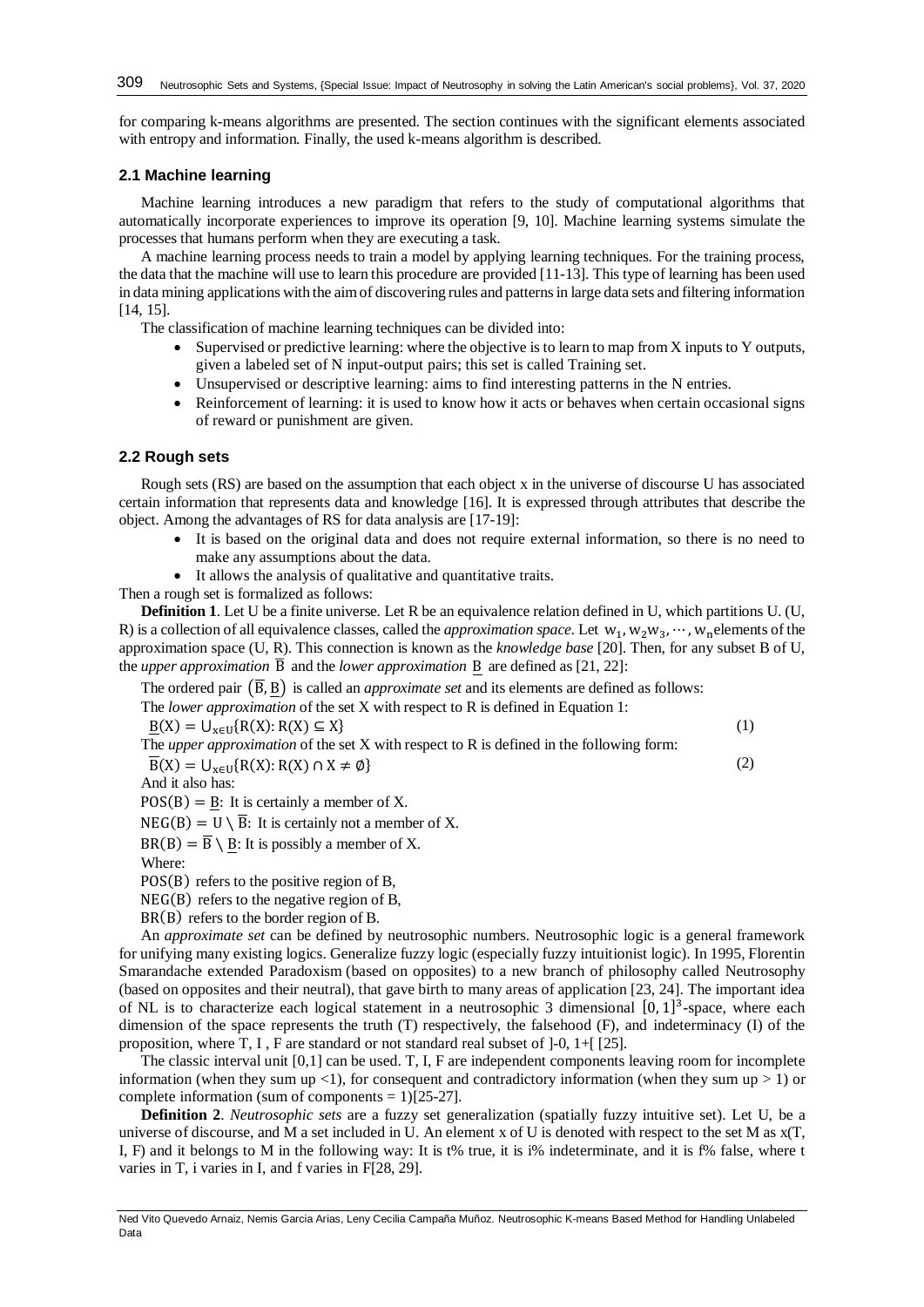Statistically T, I, F are subsets of [0, 1], but dynamically T, I, F are functions or operations dependent on many unknown or known parameters [\[26\]](#page-7-2).

In order to facilitate practical application to decision-making and engineering problems, the proposal was made for single-value valued neutrosophic sets [\[16,](#page-6-11) [30,](#page-7-3) [31\]](#page-7-4), which allow us to use linguistic variables [\[32,](#page-7-5) [33\]](#page-7-6) increasing the interpretability in the recommendation models and the use of indeterminacy.

**Definition 3**. Let X be a universe of discourse. A Single-valued neutrosophic set (SVNS) A over X is an object of the form.

 $A = \{(x, u_A(x), r_A(x), v_A(x)) : x \in X\}$  (3) Where  $u_A(x): X \to [0,1]$ ,  $r_A(x): X \to [0,1]$  and  $v_A(x): X \to [0,1]$  with $0 \le u_A(x) + r_A(x) + r_A(x)$  $v_A(x)$ :≤ 3 for all x∈X. The intervals  $u_A(x)$ ,  $r_A(x)$  and  $v_A(x)$  denote the memberships to true, indeterminate, and false of x in A, respectively. For reasons of convenience, a single-valued neutrosophic number will be expressed as  $A = (a, b, c)$ , wherea, b,  $c \in [0, 1]$ , and  $0 \le a + b + c \le 3$ .

**Definition 4.** [\[34\]](#page-7-7) Let U be a non-null set and R be an equivalence relation on U. Let F be neutrosophic set in U with the membership function  $\mu_F$ , indeterminacy function  $\nu_F$  and non-membership function  $\omega_F$ . The *lower* and the *upper approximations* of F in the approximation (U, R) denoted by  $N(F)$  and  $\overline{N}(F)$  are respectively defined as follows:  $\underline{N}(F) = \{ \langle x, \mu_{\underline{N}(F)}(x), \nu_{\underline{N}(F)}(x), \omega_{\underline{N}(F)}(x) \rangle | y \in [x]_R, x \in U \}$ ,

$$
\overline{N}(F) = \{ \langle x, \mu_{\overline{N}(F)}(x), \nu_{\overline{N}(F)}(x), \omega_{\overline{N}(F)}(x) \rangle | y \in [x]_R, x \in U \}.
$$
  
Where:

 $\mu_{\underline{N}(F)}(x) = \Lambda_{y \in [x]_R} \mu_F(y), \nu_{\underline{N}(F)}(x) = \Lambda_{y \in [x]_R} \nu_F(y), \omega_{\underline{N}(F)}(x) = \Lambda_{y \in [x]_R} \omega_F(y),$ 

$$
\mu_{\overline{N}(F)}(x) = V_{y \in [[x]_R]} \mu_F(y), \nu_{\overline{N}(F)}(x) = V_{y \in [x]_R} \nu_F(y), \omega_{\overline{N}(F)}(x) = V_{y \in [x]_R} \omega_F(y).
$$

Then,  $0 \leq \mu_{\underline{N}(F)}(x) + \nu_{\underline{N}(F)}(x) + \omega_{\underline{N}(F)}(x) \leq 3$  and  $\mu_{\overline{N}(F)}(x) + \nu_{\overline{N}(F)}(x) +$  $\omega_{\overline{N}(F)}(F)(x) \leq 3$ , where "∨" and "∧" mean "max" and "min" operators respectively,  $\mu_F(y)$ ,  $\nu_F(y)$ , and  $\omega_F(y)$  are the membership, indeterminacy and non-membership of y with respect to F.

Especially for decision-making, we define R as the similarity relation, such that there is a similar or equal labels between two elements, see [\[35\]](#page-7-8).

The membership, indeterminate-membership, and non-membership are defined from the rough set as follows:

$$
T(x) = \frac{card(s_B(x) \cap B(x))}{card(s_B(x))}, I(x) = \frac{card(s_B(x) \cap (\overline{B}(x) \setminus B(x)))}{card(s_B(x))}, \text{ and } F(x) = \frac{card(s_B(x) \cap \overline{B}(x))}{card(s_B(x))}, \text{ respectively.}
$$

## **2.3 Entropy and information gain**

The entropy in a data source represents the magnitude that measures the information provided about the data source. Entropy provides information about a specific data source or fact [\[36-38\]](#page-7-9).

**Definition 5.** Given two classes P and N in a sample space S, where:

 $S = P \cup N$  (4)

Where the cardinality is given by:

$$
|P| = p \text{ and } |N| = n \tag{5}
$$

Entropy refers to the amount of information necessary to decide whether a sample of S belongs to P or to N and it is defined as Equation 6, see [\[39,](#page-7-10) [40\]](#page-7-11):

$$
E(S) = \frac{p}{p+n} \log_2\left(\frac{p}{p+n}\right) - \frac{n}{p+n} \log_2\left(\frac{n}{p+n}\right)
$$
\n<sup>(6)</sup>

When selecting an attribute b the sample space is divided into child subsets of b, the way to determine how much information an attribute b contributes in a total set of attributes A, is given by [\[41,](#page-7-12) [42\]](#page-7-13):

Input(b) = E(A) - 
$$
\sum
$$
 ( $\forall$  the child sets of B) (7)

Finally, if we have k classes, N instances in the data set, the entropy of the entire set is E, the entropy of each of the subsets is E1 and E2, the number of instances in one class is k1 and in the other k2, then the minimum contribution of information is defined as in Equation 8, see [\[43,](#page-7-14) [44\]](#page-7-15):

$$
\frac{\log_2 N - 1}{N} + \frac{\log_2 3^k - 2 - K^E + k * E1 * E2}{N}
$$
(8)

#### **2.4 K-means algorithm**

K-means is one of the most widespread algorithms for grouping. Clustering represents a technique implemented in Data Mining. The idea of k-means is to place all objects in a certain space and given their characteristics to form groups of objects with similar but different features to those that make up other groups. Kmeans is an unsupervised learning algorithm that has the following characteristics [\[45,](#page-7-16) [46\]](#page-7-17):

Ned Vito Quevedo Arnaiz, Nemis Garcia Arias, Leny Cecilia Campaña Muñoz. Neutrosophic K-means Based Method for Handling Unlabeled Data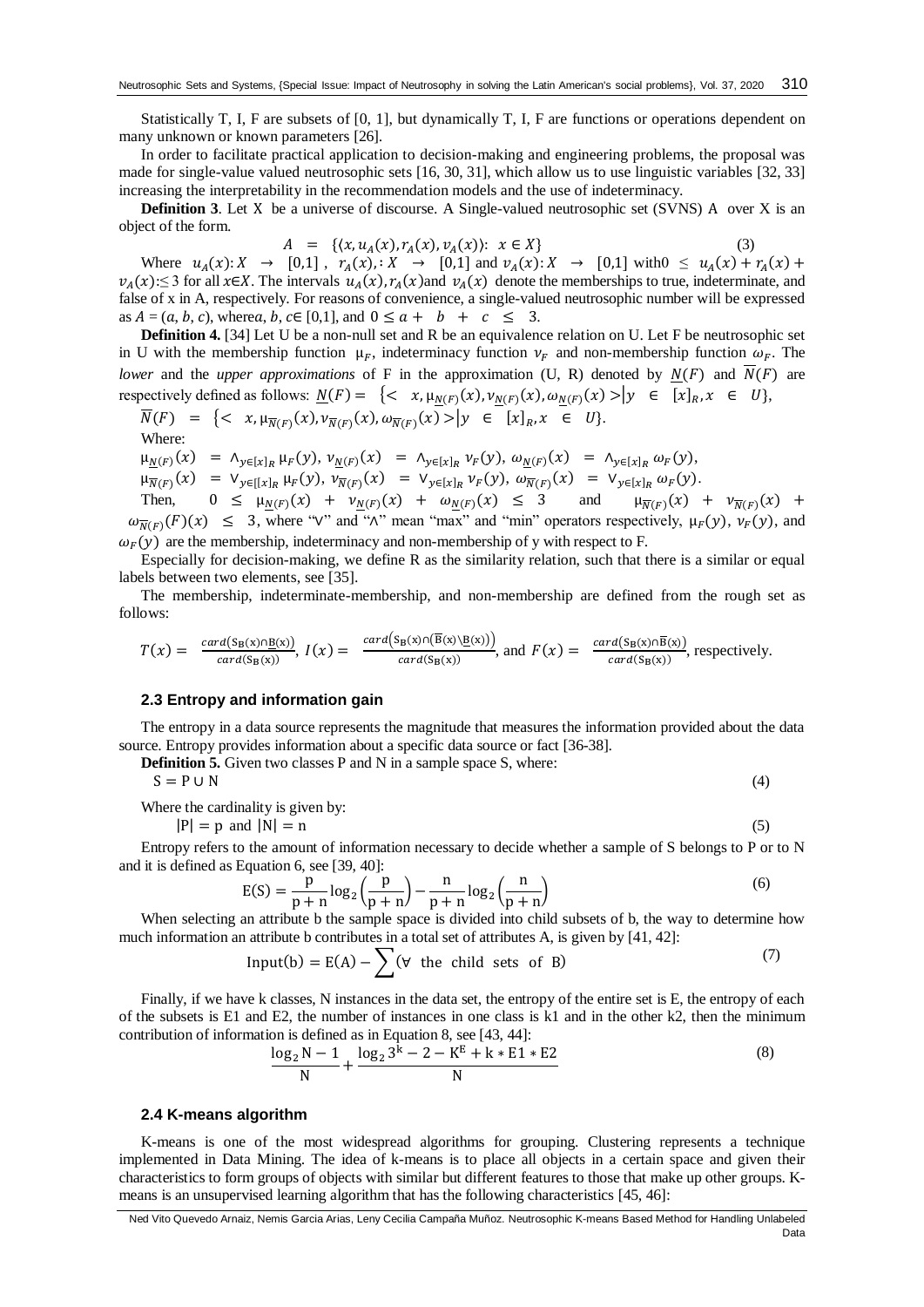- The data set is randomly partitioned into K groups (clusters).
- K center points are selected at random, one from each group (centroids).
- For each data, the distance from the point to each central point of the groups is calculated and the data becomes part of the group whose distance is less than its center.
- If the data is closer to its own group, it stays in its group, otherwise it becomes part of the group of the closest center.
- The previous process is repeated until no point passes the group.

However, the algorithm has some drawbacks:

- The final grouping depends on the initial centroids.
- Convergence in the global optimum is not guaranteed, and for problems with many specimens, it requires a large number of iterations to converge.

## **3. Materials and methods**

This section describes the implementation scenario based on the stored dataset of the tourism sector in the City of Riobamba.

| Data set                | <b>Type of data</b> | <b>Instances</b> | <b>Attributes</b> |
|-------------------------|---------------------|------------------|-------------------|
| Destination evaluation  | Multivariate        | 1382             | 4                 |
| <b>Historical Tours</b> | Multivariate        | 720              | 6                 |
| Hotel accommodation     | Univariate          | 1080             | 5.                |
| Transportation          | Multivariate        | 2801             | 4                 |

**Table 1.** Data stored from the tourist sector in the City of Riobamba.

A data set with decision attributes was used to execute the algorithms excluding this attribute and then compare the results obtained with those originally indicated by these attributes.

Having data sets for which the decision attribute is known, allows determining the number of groups of the kmeans algorithm.

Figure 1 shows a diagram of the flow of the k-means method for the case under study.



**Figure 1.** Diagram of the operation of the k-means method.

As in most data mining processes, each repository had to go through the stages of: clean, integrate, select, transform, mine, interpret and present [\[47\]](#page-7-18). Figure 1 shows the flow of the k-means method for the case under study. The following is a description of the different steps that describe the method:

Step 1. Initialization: Definition of a set of objects to which the clustering process is applied, which consists of separating the data into groups and a centroid (geometric center of the clusters) for each one. Initial centroids can be determined randomly, while in other cases they process the data and centroids are determined by calculations.

Step 2. Classification: For each data, the square Euclidean distance from the centroids is calculated, the closest centroid to each of the data is determined, and the object is appended to the cluster of the centroid that was selected.

Step 3. Calculation of centroids: The centroids are recalculated for each of the clusters.

Step 4. Verification of convergence: If one of the algorithm's conditions has been met and it must stop, this is called the convergence or stop condition. A set of conditions are defined for processing:

a) The number of iterations.

b) When the centroids obtained in two successive iterations do not change their value.

c) When the difference between the centroids of two successive iterations does not exceed a certain threshold.

d) When there is no transfer of objects between groups in two successive iterations.

If any of the convergence conditions is not met, steps two, three and four of the algorithm are repeated.

For computational processing the algorithms were coded in Python 3.8.12 and it was run on the following platform:

 $\bullet$  Intel(r) core(tm) i3-2100 CPU @ 3.10ghzprocessor.

Ned Vito Quevedo Arnaiz, Nemis Garcia Arias, Leny Cecilia Campaña Muñoz. Neutrosophic K-means Based Method for Handling Unlabeled Data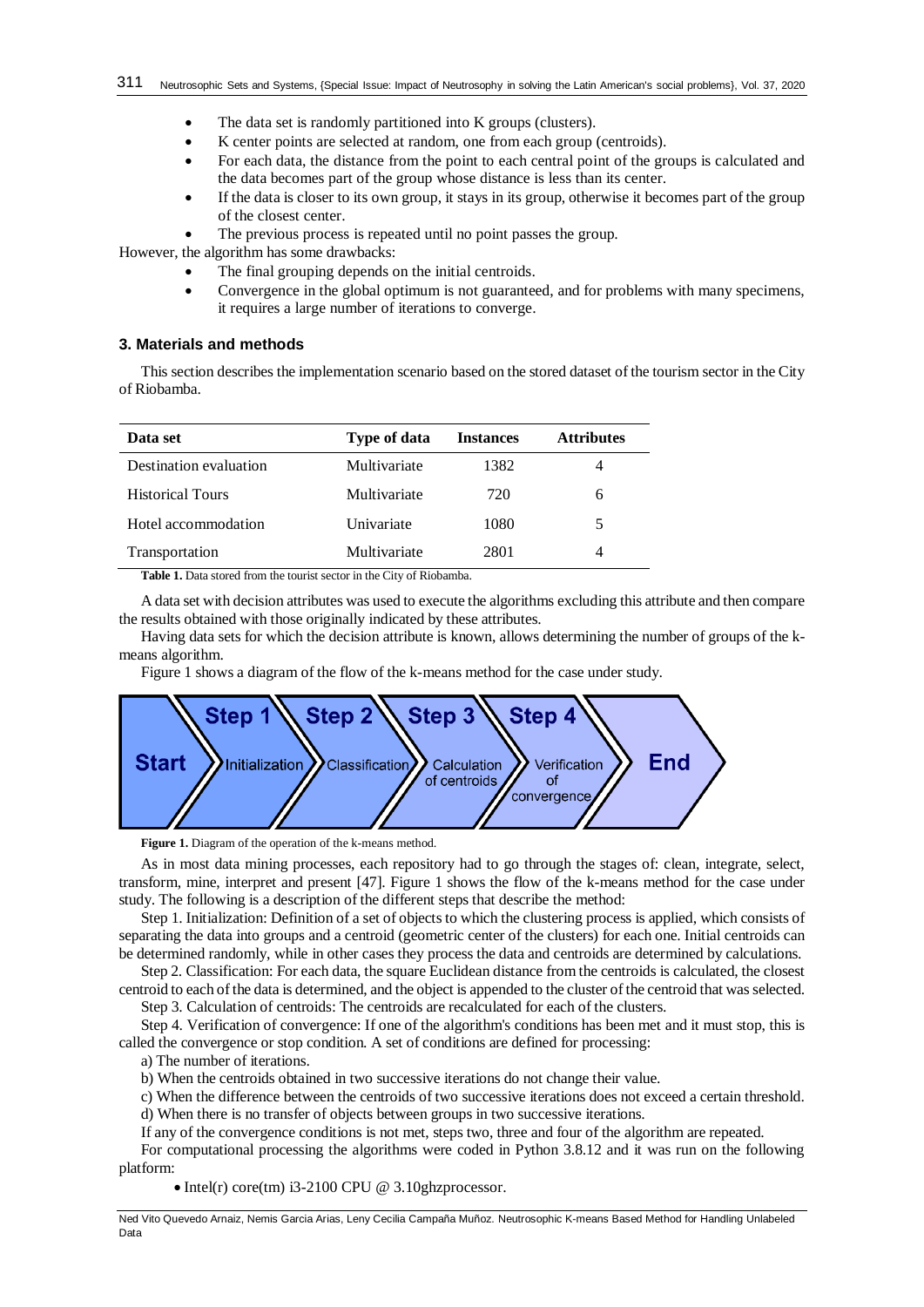• Operating system: Ubuntu/Linux.

From the k-means algorithm comparison criteria, the one was chosen to maximize the number of success cases, since the last interest is to determine how well the grouping did.

In order to compare the results, three processes were run with the same data sets under the following conditions:

 90 iterations were made with random processes in order to determine the average effect of the algorithm.

 When ranges were used, there was no point in repeating it more than once as the algorithm is deterministic for a given data set.

# **3.1 Classic k-means with random centroids**

K-means was used as a grouping algorithm so that the resulting groups were then used to label the objects in their decision attribute (D); using the group number in which the object was grouped as the value of the decision attribute (D).

K-means using only the attributes with a contribution of information superior to a border. The entropy of each of the attributes and its information gain were calculated. The method used was as follows:

- Let  $E(C)$  be the entropy of the entire set of attributes.
- $\bullet$  How much information is provided by the entropy of each of the c condition attributes (C) is calculated.
- $\bullet$  Let  $E(ci)$  be the entropy of the condition attribute ci.
- Since the selection of the criterion in which value, of the Vc values, to divide the attribute c to calculate the entropy can be very different for each attribute, it is decided to order the Vc values from least to greatest and take the mean as the division criterion.
- The information input of attribute c is equal to:  $C \sum (\forall$  the child sets of C)
- The condition attributes that provide the greatest amount of information such as those selected are used to choose the initial centers for the k-means algorithm from them.

Once the attributes to be considered have been chosen, if it is desired that the decision attribute (D) take different values from it, then k-means is run to form groups, using as distances only the attributes selected for their greatest contribution of information. The centers can either be initialized randomly or divide the total range of the values of attribute c into k uniform pieces and take these values as initial centers of the k-means algorithm.

Given that they are the attributes that provide the most information, it was decided to initialize the centers with uniform ranges.

## **3.2 k-means using only attributes selected by rough neutrosophic sets**

We used the theory of rough neutrosophic sets to determine which condition attributes are indispensable and which are dispensable and therefore, proceed to the reduction of attributes, calculating the relation of indispensableness of each one of them.

Being P the set of attributes,  $a \in P$ , the attribute *a* is dispensable in P if:

 $IND(P) = IND(p{a})$  (9)

Similarly, once the attributes to be considered have been chosen, if it is desired that the decision attribute (D) take Vd different values, then k-means is run to form Vd groups using only the indispensable attributes for the calculation of distances. The centers can be initialized randomly or the total range can be divided into k uniform pieces. In order to compare the results, the centers with uniform ranges were initialized.

## **4. Results**

From the data recovered from the tourist sector in the City of Riobamba are processed. After applying the previously proposed experiments, we obtained the results that are pr in Table 2.

| <b>Characteristic/Data sets</b> | <b>Valuation</b> | <b>Historical</b> | Hotel         | <b>Transport job</b> |  |  |  |
|---------------------------------|------------------|-------------------|---------------|----------------------|--|--|--|
|                                 | of fate          | <b>Tours</b>      | accommodation |                      |  |  |  |
| Total records                   | 1382             | 720               | 1080          | 2001                 |  |  |  |
| Total attributes including      | 4                | 6                 | 5             | 4                    |  |  |  |
| decision                        |                  |                   |               |                      |  |  |  |
| <i>k-means</i> classic          |                  |                   |               |                      |  |  |  |
| Classic k-means success rate    | 63.40            | 35.20             | 53.20         | 54.50                |  |  |  |
| mean                            |                  |                   |               |                      |  |  |  |

Ned Vito Quevedo Arnaiz, Nemis Garcia Arias, Leny Cecilia Campaña Muñoz. Neutrosophic K-means Based Method for Handling Unlabeled Data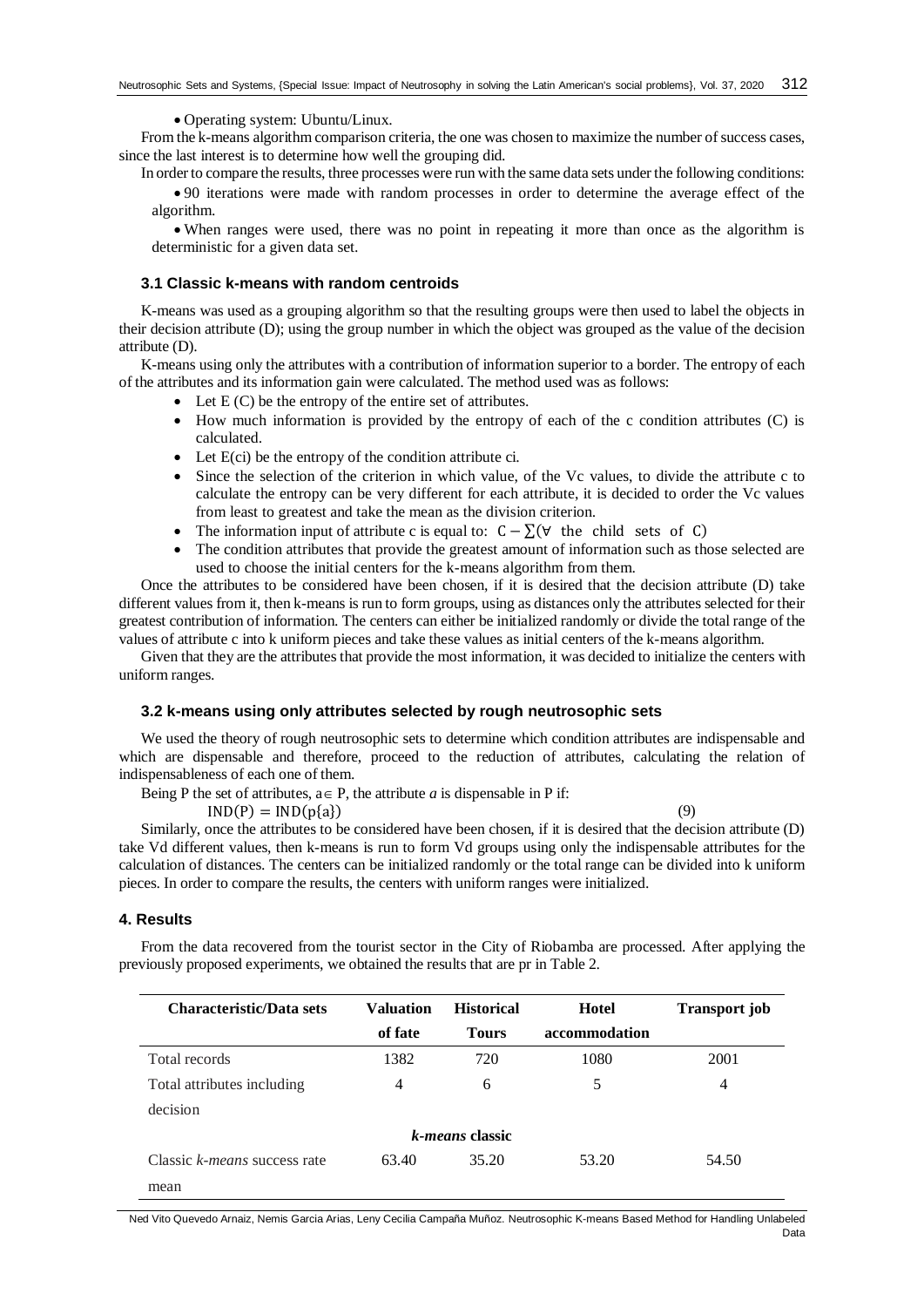| Standard deviation of the        | 3.80           | 7.38  | 3.01  | 8.45  |  |  |  |  |
|----------------------------------|----------------|-------|-------|-------|--|--|--|--|
| classic k-means success rate     |                |       |       |       |  |  |  |  |
| Variation coefficient of the     | 0.08           | 0.43  | 0.07  | 0.15  |  |  |  |  |
| classic k-means success rate     |                |       |       |       |  |  |  |  |
| k-means using information gain   |                |       |       |       |  |  |  |  |
| Number of attributes removed     | 1              | 1     | 1     | 1     |  |  |  |  |
| due to information gain          |                |       |       |       |  |  |  |  |
| Average success rate using the   | 56.80          | 30.40 | 56.20 | 48.30 |  |  |  |  |
| remaining attributes             |                |       |       |       |  |  |  |  |
| Standard deviation of success    | 0.00           | 0.00  | 0.00  | 0.00  |  |  |  |  |
| rate using only the remaining    |                |       |       |       |  |  |  |  |
| attributes                       |                |       |       |       |  |  |  |  |
| Variation coefficient of success | 0.00           | 0.00  | 0.00  | 0.00  |  |  |  |  |
| rate using only the remaining    |                |       |       |       |  |  |  |  |
| attributes                       |                |       |       |       |  |  |  |  |
| Rough neutrosophic sets          |                |       |       |       |  |  |  |  |
| Number of attributes removed     | $\mathfrak{2}$ | 1     | 0.00  | 0.00  |  |  |  |  |
| by rough sets                    |                |       |       |       |  |  |  |  |
| Average success rate using the   | 57.6           | 32.32 | 54.20 | 42.40 |  |  |  |  |
| remaining attributes             |                |       |       |       |  |  |  |  |
| Standard deviation of success    | 0.00           | 0.00  | 0.00  | 0.00  |  |  |  |  |
| rate using only the remaining    |                |       |       |       |  |  |  |  |
| attributes                       |                |       |       |       |  |  |  |  |
| Variation coefficient of success | 0.00           | 0.00  | 0.00  | 0.00  |  |  |  |  |
| rate using only the remaining    |                |       |       |       |  |  |  |  |
| attributes                       |                |       |       |       |  |  |  |  |

**Table 2.** Results obtained for the different data sets.

From the analysis of the results presented in Table 2, the following discussions are presented:

1. The classical k-means algorithm is highly dependent on the selection of the initial centers. Random center initialization tends to have high standard deviations, therefore high coefficients of variation.

2. Using entropy and information gain, only the attributes that provide more information are used, uniform ranges are used for centroids instead of random centers. The process becomes deterministic for the same data set; therefore, the standard deviation and coefficient of variation are displayed at zero.

3. Once the data has been labeled, or if already labeled data sets are available, and although the determination of the indispensable and dispensable attributes using rough sets is an expensive process in computational time, once determined, the reduction of attributes benefits likewise the future classification process.

4. The classic k-means with random centers showed that in some cases it obtained a higher success rate than the others. The problem being that its standard deviation is high and, therefore, as the average case will not always occur, it can perfectly yield the worst case, or cases close to it, and in these scenarios its performance is lower than when using information gain or rough sets.

# **Conclusions**

This investigation proposed a machine learning method for dealing with unlabeled data sets which bases its operation on:

To use entropy and information gain to select from which attributes calculate the k-means centers.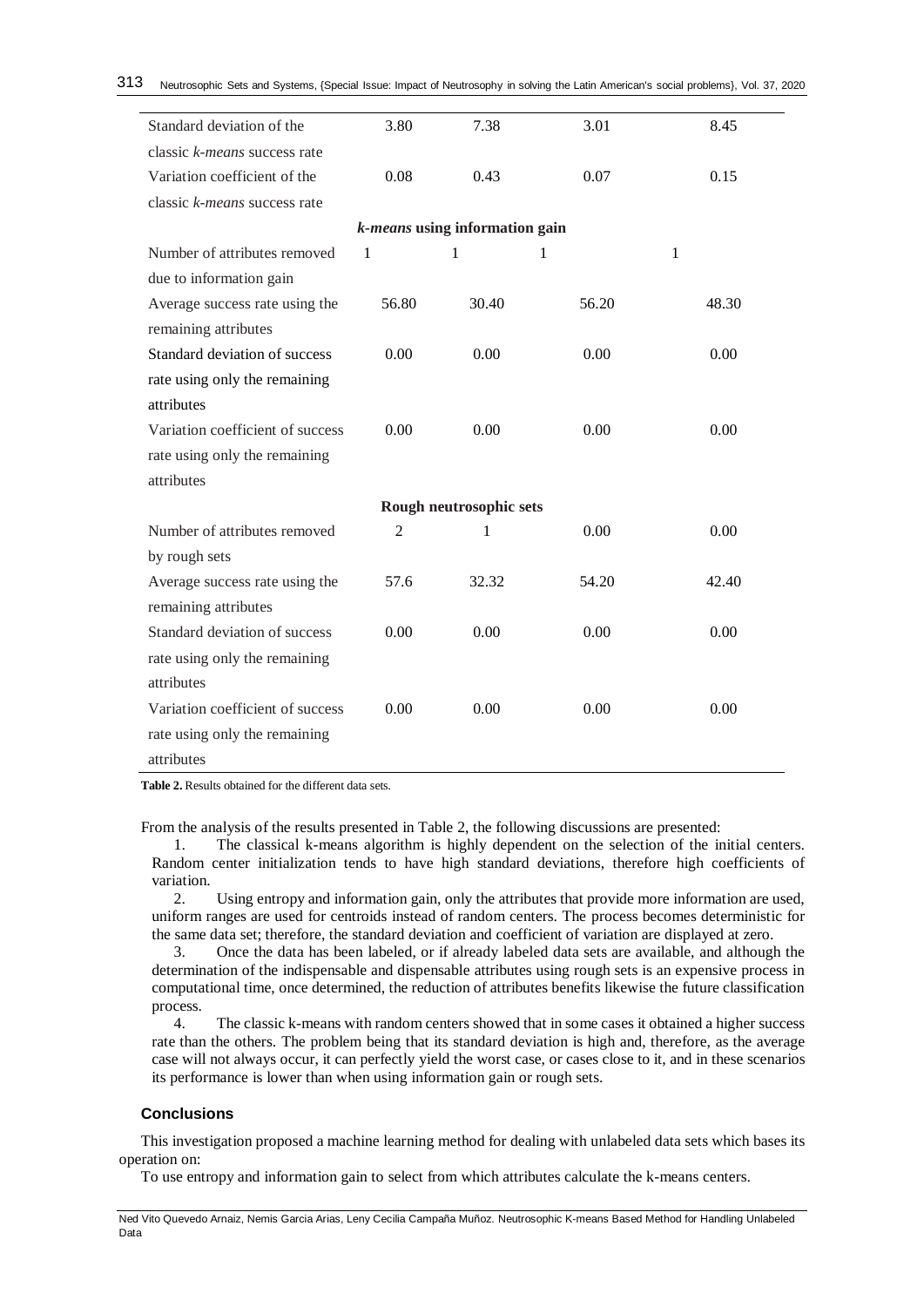Use k-means only with the attributes selected from the previous step to label the data in your decision attribute.

Once the objects have been labeled with the previous steps, approximate sets can be used to determine which attributes are dispensable and which are indispensable and, therefore, proceed to the reduction of attributes.

The calculation of entropy, the information gain and the neutrosophic approximate sets requires a computational effort before calculating the k-means.

By implementing the k-means algorithm on the stored data set of the tourism sector in the City of Riobamba, a classification of the information is obtained from relevant data. The proposal provides a tool for decisionmaking based on achieving better opportunities for the sector.

# **References**

- <span id="page-6-0"></span>1. M. V. Brachtl, J. L. Durant, C. P. Perez, J. Oviedo, F. Sempertegui, E. N. Naumova, and J. K. Griffiths, "Spatial and temporal variations and mobile source emissions of polycyclic aromatic hydrocarbons in Quito, Ecuador," *Environmental Pollution,* vol. 157, no. 2, pp. 528-536, 2009.
- <span id="page-6-1"></span>2. K. R. Lomas, and C. A. Trujillo, "Environmental educational model for community tourism of fakcha llakta community-Ecuador," *International Journal of Professional Business Review: Int. J. Prof. Bus. Rev.,* vol. 3, no. 1, pp. 95-110, 2018.
- <span id="page-6-2"></span>3. J. C. Sierra, "Estimating road transport fuel consumption in Ecuador," *Energy Policy,* vol. 92, pp. 359- 368, 2016.
- <span id="page-6-3"></span>4. F. Pizzitutti, S. J. Walsh, R. R. Rindfuss, R. Gunter, D. Quiroga, R. Tippett, and C. F. Mena, "Scenario planning for tourism management: a participatory and system dynamics model applied to the Galapagos Islands of Ecuador," *Journal of Sustainable Tourism,* vol. 25, no. 8, pp. 1117-1137, 2017.
- <span id="page-6-4"></span>5. J. E. Ricardo, M. L. Poma, A. A. Pazmiño, A. A. Navarro, L. M. Estévez, and N. B. Hernandez, "Neutrosophic model to determine the degree of comprehension of higher education students in Ecuador," *Neutrosophic Sets & Systems,* vol. 26, 2019.
- <span id="page-6-5"></span>6. J. Leskovec, A. Rajaraman, and J. D. Ullman, *Mining of massive data sets*: Cambridge university press, 2020.
- 7. P. Shi, and J. M. Goodson, "A Data Mining Approach Identified Salivary Biomarkers That Discriminate between Two Obesity Measures," *Journal of Obesity,* vol. 2019, 2019.
- 8. K. Baalaji, and V. Khanaa, "A Review on Process of Data Mining Approaches in Healthcare Sectors," *Indian Journal of Public Health Research & Development,* vol. 11, no. 1, 2020.
- <span id="page-6-6"></span>9. E. Alpaydin, *Introduction to machine learning*: MIT press, 2020.
- <span id="page-6-7"></span>10. M. Mohri, A. Rostamizadeh, and A. Talwalkar, *Foundations of machine learning*: MIT press, 2018.
- <span id="page-6-8"></span>11. J. Biamonte, P. Wittek, N. Pancotti, P. Rebentrost, N. Wiebe, and S. Lloyd, "Quantum machine learning," *Nature,* vol. 549, no. 7671, pp. 195-202, 2017.
- 12. J. González, "Genetic classification algorithm proposal," *RCI,* vol. Vol. 4 no. No.2, pp. 37-42, 2013.
- 13. M. Abadi, P. Barham, J. Chen, Z. Chen, A. Davis, J. Dean, M. Devin, S. Ghemawat, G. Irving, and M. Isard, "Tensorflow: A system for large-scale machine learning." pp. 265-283.
- <span id="page-6-9"></span>14. S. Mullainathan, and J. Spiess, "Machine learning: an applied econometric approach," *Journal of Economic Perspectives,* vol. 31, no. 2, pp. 87-106, 2017.
- <span id="page-6-10"></span>15. R. Shokri, M. Stronati, C. Song, and V. Shmatikov, "Membership inference attacks against machine learning models." pp. 3-18.
- <span id="page-6-11"></span>16. M. Leyva-Vázquez, F. Smarandache, and J. E. Ricardo, "Artificial intelligence: challenges, perspectives and neutrosophy role.(Master Conference)," *Dilemas Contemporáneos: Educación, Política y Valore,* vol. 6, no. Special, 2018.
- <span id="page-6-12"></span>17. H.-Y. Zhang, and S.-Y. Yang, "Feature selection and approximate reasoning of large-scale set-valued decision tables based on α-dominance-based quantitative rough sets," *Information sciences,* vol. 378, pp. 328-347, 2017.
- 18. E. Eiben, D. Hermelin, and M. Ramanujan, "On approximate preprocessing for domination and hitting subgraphs with connected deletion sets," *Journal of Computer and System Sciences,* vol. 105, pp. 158- 170, 2019.
- 19. J. M. Fraser, and H. Yu, "Approximate arithmetic structure in large sets of integers," *arXiv preprint arXiv:1905.05034*, 2019.
- <span id="page-6-13"></span>20. L. K. Á. Gómez, D. A. V. Intriago, A. M. I. Morán, L. R. M. Gómez, J. A. A. Armas, M. A. M. Alcívar, and L. K. B. Villanueva, "Use of neutrosophy for the detection of operational risk in corporate financial management for administrative," *Neutrosophic Sets and Systems, Book Series, Vol. 26, 2019: An International Book Series in Information Science and Engineering,* vol. 26, pp. 75, 2019.
- <span id="page-6-14"></span>21. S. Machado, "Approximate lattices and Meyer sets in nilpotent Lie groups," *arXiv preprint arXiv:1810.10870*, 2018.
- <span id="page-6-15"></span>22. N. Van Hung, D. H. Hoang, and V. M. Tam, "Painlevé-Kuratowski convergences of the approximate solution sets for vector quasiequilibrium problems," *Carpathian Journal of Mathematics,* vol. 34, no. 1, pp. 115-122, 2018.
- <span id="page-6-16"></span>23. T. Popescu, P. Georgelin, F. Smarandache, and L. Popescu, "The aesthetics of paradoxism," 2002.
- <span id="page-6-17"></span>24. F. Smarandache, *Paradoxism's Manifestos and International Folklore*: Infinite Study, 2010.
- <span id="page-6-18"></span>25. F. Smarandache, and S. Pramanik, *New trends in neutrosophic theory and applications*: Infinite Study, 2016.